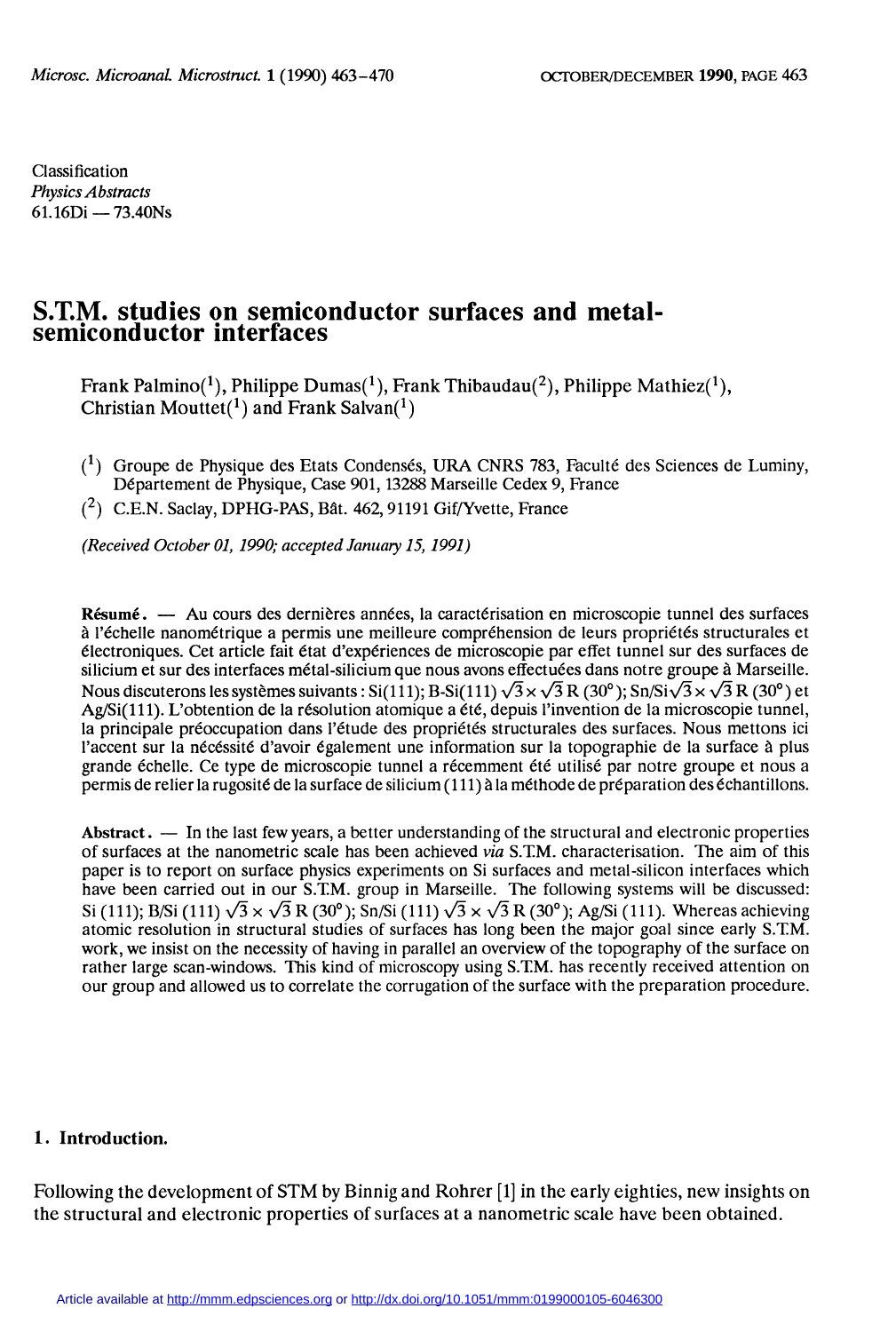The aim of this paper in the frame of this Swedish-French Colloquium is to report on surface physics experiments on Si surfaces and metal silicon interfaces which have been carried out in our STM group in Marseille in the last few years. We have been interested in the properties of ordered substrates as well as in the early stages of metal semiconductor interfaces as probed by classical surface sensitive techniques (Auger, LEED) and Scanning Thnneling Microscopy.

This paper is organized as follows:

After the description of the experimental set-up, we present data on a new interesting system, B/Si  $(111)\sqrt{3}$ , which was studied for the first time using S.T.M. in our lab.

We then report data on Sn/Si (111) $\sqrt{3}$  structure and stress on the necessity of using scanwindows large enough to get an overall view of the surface topography. This systematic approach is then used for the characterization of  $Si(111)$  surface via S.T.M.

Preliminary results on local photon emission mapping [2] on the Ag/Si system are also discussed.

## 2. Experimental

All the experiments are performed in UHV conditions (basis pressure  $2 \times 10^{-10}$  Torr) and a schematic diagram of our experimental set-up is shown in figure 1. The samples are introduced from the atmosphere via an air-lock system and transferred to a preparation chamber equipped with LEED, Auger and metal evaporation facilities.

The surface preparation of the Si samples is made by direct heating at  $1100^{\circ}$ C after carefully disgasing the samples at 600°C.

Cleanliness of the sample is checked by Auger and atomic ordering by means of LEED. The initial substrate before metal deposition is generally a  $7 \times 7$  reconstructed Si(111) surface. However, in the case of highly p-doped samples with boron, boron atoms induced a  $\sqrt{3} \times \sqrt{3}$  R(30°) reconstruction which has been the object of careful investigations.

Our S.TM. is a pocket-size version which was designed in IBM Zürich laboratories. Data acquisition is controlled by a PC AT and images are presented in top view grey tone representation of the surface or 3D images. The number of pixels for one image is  $(256) \times (256)$  and the reso-<br>lution obtained depends on the piezo scan amplitude. Atomic resolution can be obtained using scan window of the order of 30 nm  $\times$  30 nm on a very localized part of the surface. Overall topography can be understood by comparing several scan windows of  $\sim$ 500 nm  $\times$  500 nm with a lateral resolution of a few nm.

Since many papers have been devoted to the structural and electronic properties of the  $7\times7$ reconstruction, I'll rather describe here a recent system which was studied with S.T.M. for the first time in our lab [3]. This is namely the B/Si(111)  $\sqrt{3} \times \sqrt{3}$  R(30°).

 $B/Si(111)$ . - This boron induced reconstruction is obtained by annealing around 1000 $^{\circ}$ C a boron doped Si sample ( $\sim 1$ m $\Omega$ cm- conductivity) either by a series of flashes or by long time annealing. After the annealing procedure, a sharp  $\sqrt{3} \times \sqrt{3}$  pattern 30° rotated from the 1×1 Si pattern is obtained. A real space 3D image of this  $\sqrt{3}$  reconstruction is shown in figure 2, where the bumps 6.7 À apart correspond to Si adatoms.

Comparing images obtained at opposite polarities on the same area allowed us to probe simultaneously empty and filled surface electronic states. A structural model for the boron atom position has been proposed where the boron atoms are located in the second layer of Si atoms in a substitutional site [3]. This position of the boron atoms in subsurface has been confirmed by different authors [4] using different techniques.

This is an unexpected situation as compared the  $\sqrt{3}$  reconstruction obtained with other group III élement M (Al, In, Ga) where the M atoms sit in adatom positions. It is in fact a consequence of the small atom radius of boron which prevents a stable configuration of B atoms sitting in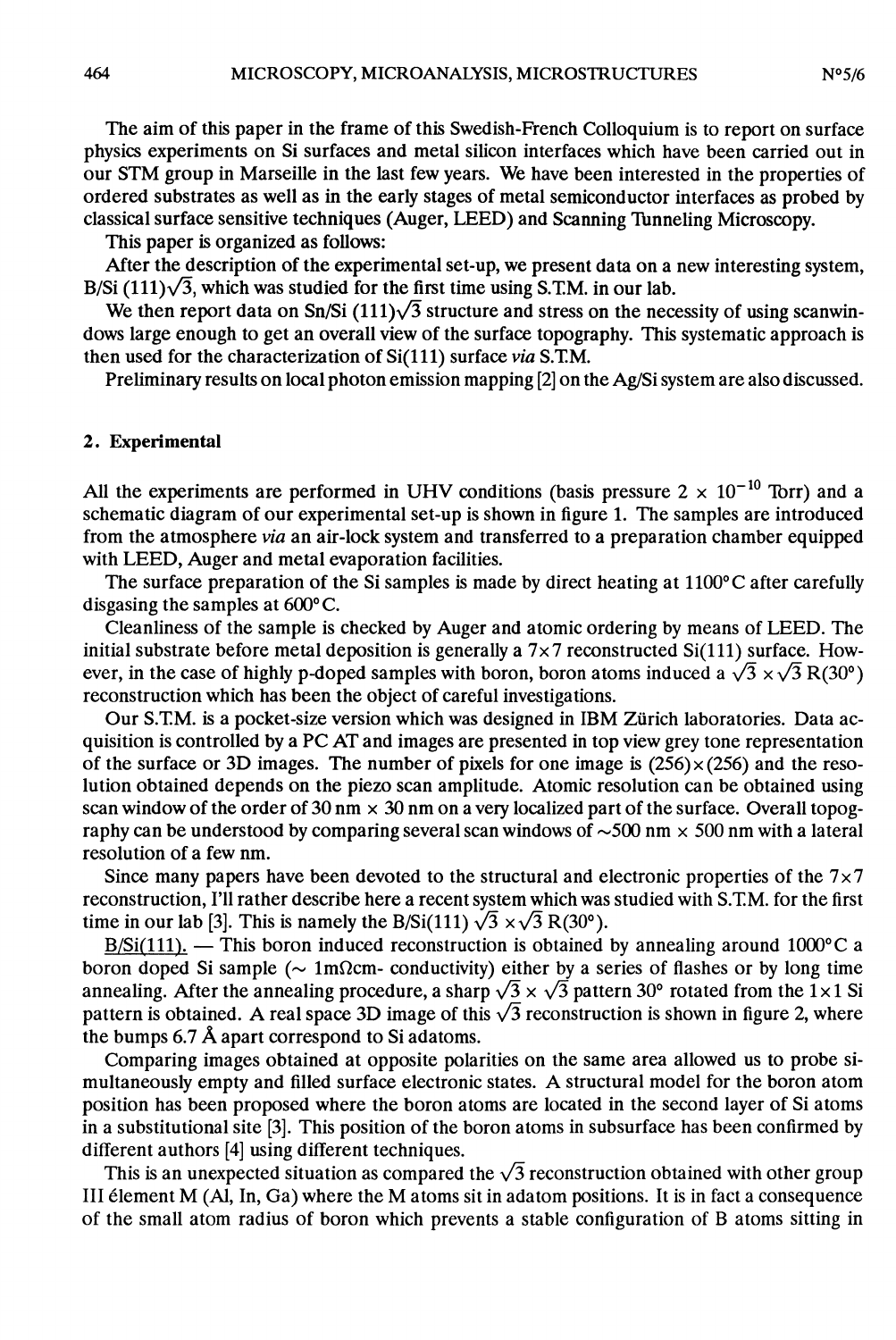

TOP VIEW



Fig. 1. - Schematic view of the experimental set-up.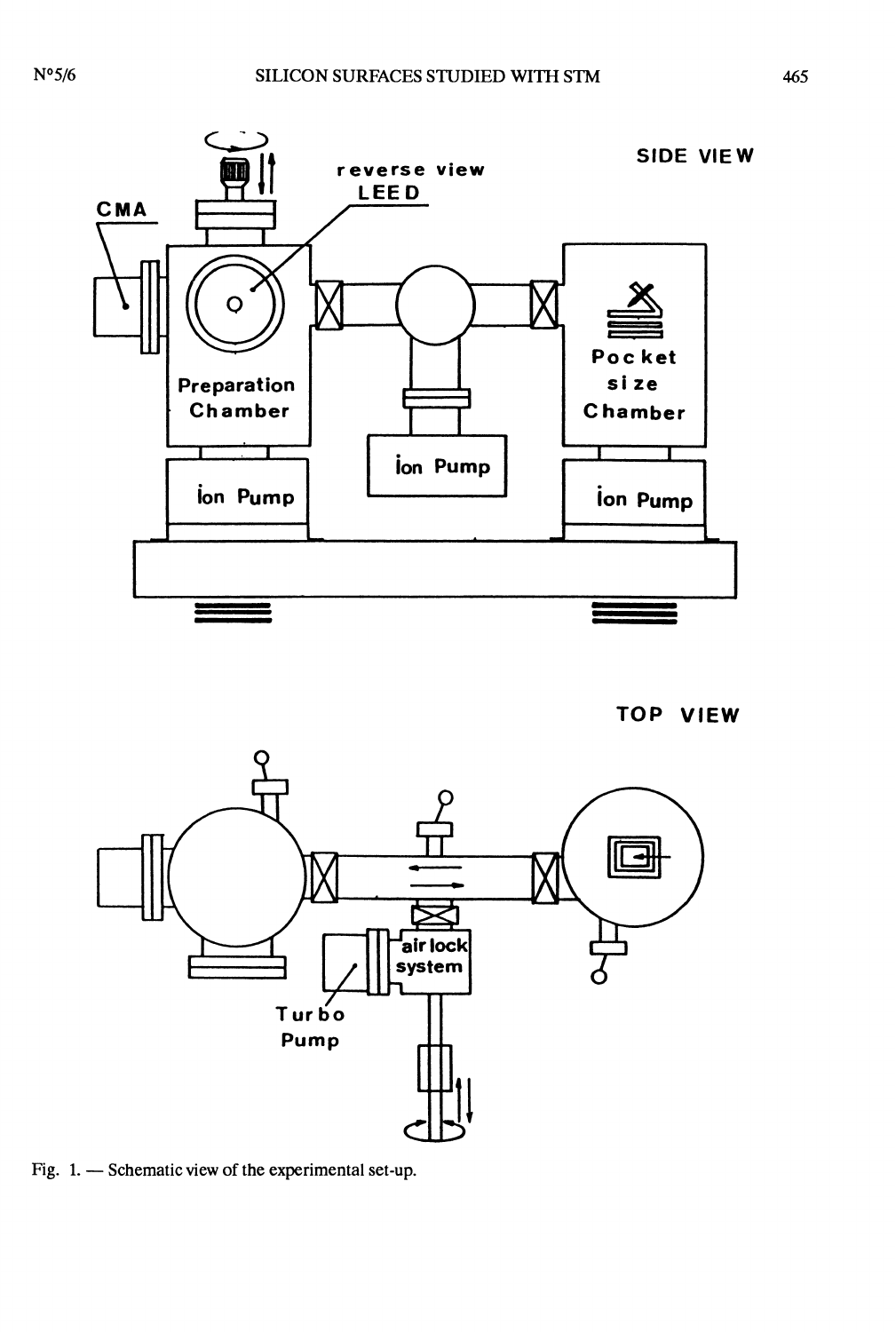

Fig. 2.  $-$  3D perspective of a S.T.M. image of the B/Si(111)  $\sqrt{3}$  structure (scanned area 15 nm  $\times$  12 nm, black to white scale 0.8 Â). White bumps are Si adatoms 0.7 nm apart. A few missing bumps observed at various voltages and different polarities are attributed to missing adatoms.

adatom position because of the large strains induced for such a model [5]. The more energetically favourable situation with B atoms in a sublayer substitutional position [6] thus constituting a deltadoped layer confers a remarkable stability to this substrate with interesting properties regarding metal or semiconductor epitaxy [7]. Our first data on Cu deposits on this substrate indicates that the presence of B at the surface changes drastically the surface chemistry when compared to the  $7 \times 7$  Si(111) substrate [8].

As a next illustration, we describe the system Sn/Si(111).

Sn/Si(111)  $\sqrt{3} \times \sqrt{3}$  R(30°). — This is an ordered surface phase which can be obtained by depositing around 1 monolayer of Sn at RT with subsequent annealing around 600°C until a  $\sqrt{3}$ LEED pattern is obtained. Such a system has already been observed using inverse photoemission [9].

The atomic rows of this ordered phase can be seen in real space with the 3D representation of figure 3 on a 120  $\times$  150 Å<sup>2</sup> scan window. The overall corrugation is of the order of a few atomic distances.

Figure 4 which is a zoomed out 3D representation on a larger scan window  $(100 \text{ Å})^2$  displays large uncovered flat parts still displaying a  $7 \times 7$  reconstruction coexisting with the way and ordered structures represented in figure 3.

This comparison really emphasizes the role that S.TM. can play for achieving a good description of the planeity and the perfection of the surfaces. This is mainly because S.TM. keeps the same order of magnitude in the  $z$  sensitivity for orders of magnitude changes in the lateral scale.

This makes this physical tool very useful for characterization of defects, surface planeity...

This approach was systematically used to get a mesoscopic view of Si(111) surfaces all prepared through annealing procedures in order to get a clean surface exempt from carbon contamination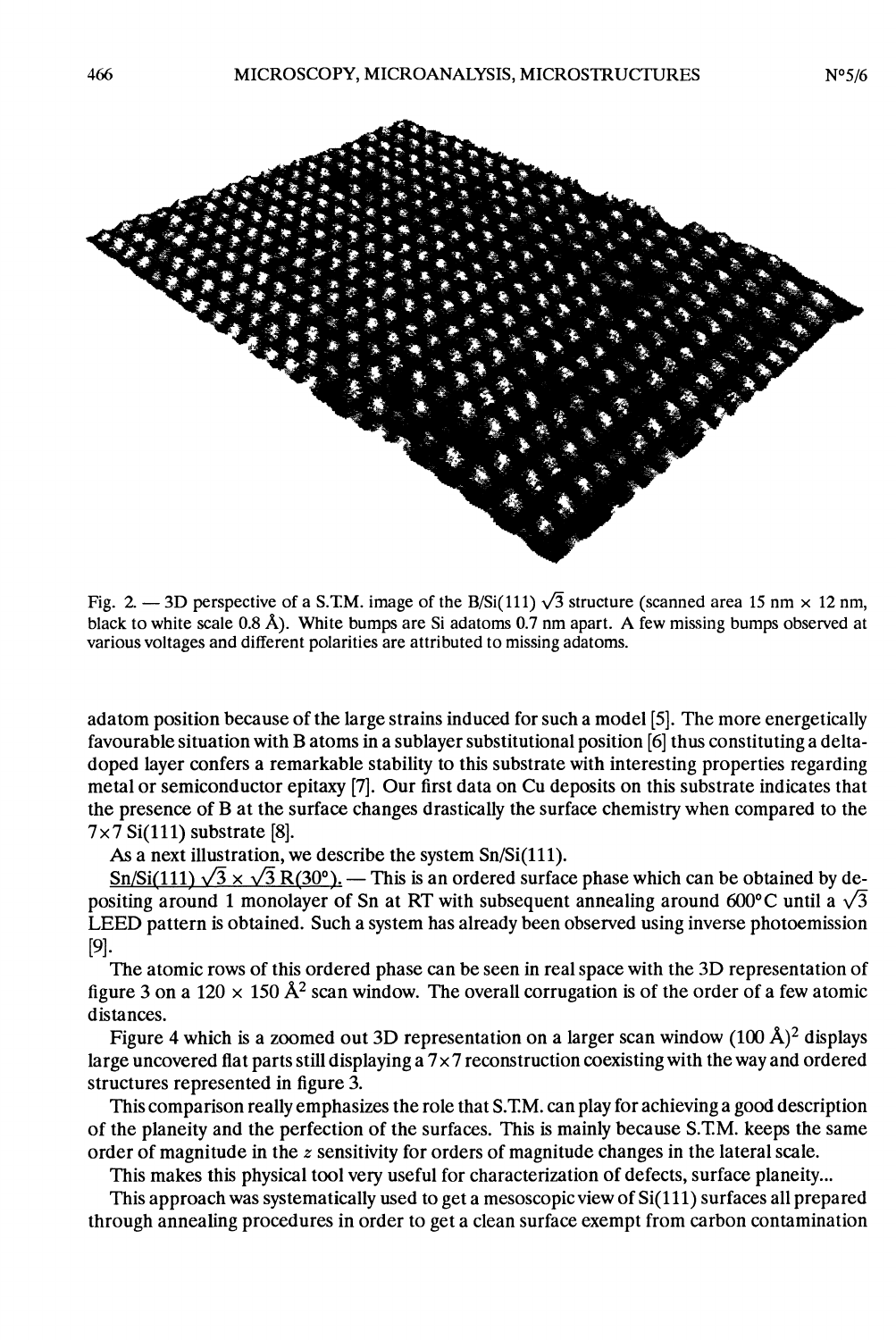

Fig. 3.  $-$  S.T.M. data registering both the surface roughness and the atomic arrangement of a Sn/Si(111)  $\sqrt{3} \times \sqrt{3} R(30^{\circ})$ . The size of the image is  $12 \times 15$  nm<sup>2</sup>. The z scale is 5 times enlarged.



Fig. 4.  $-$  At large scale (120 nm  $\times$  120 nm), it is interesting to look how the same surface looks like. The image shows steps, hilly structures and flat Sn uncovered areas. The  $z$  scale is 3 times enlarged.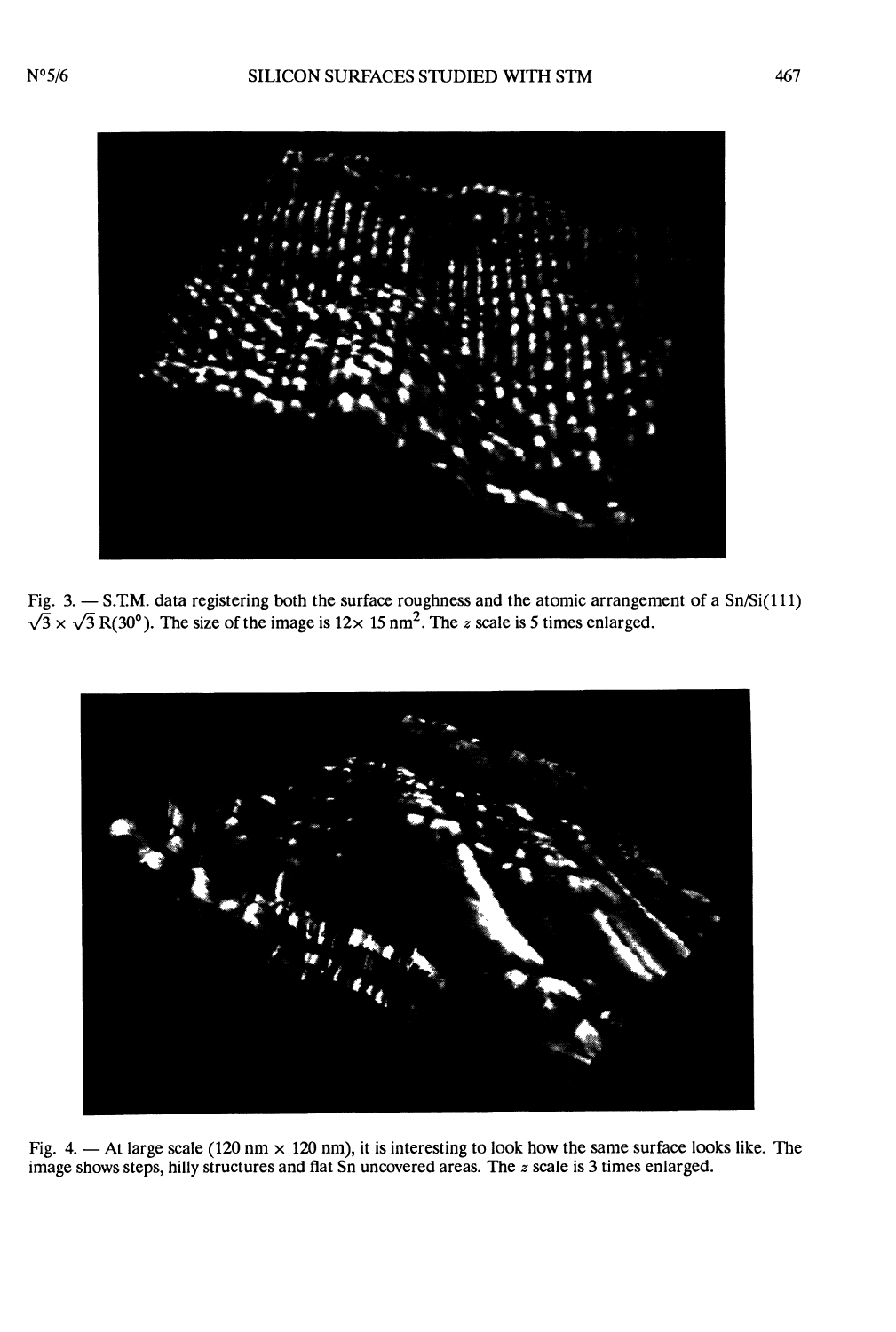and displaying a sharp  $7 \times 7$  LEED pattern.

 $Si(111)$  7x7. — The S.T.M. picture of figure 5 is a top view representation in a 500 nm  $\times$  500 nm scan window of a Si(111) surface. The sample has been carefully disgased in UHV at  $600^{\circ}$ C for many hours before a series of flash annealing in UHV conditions at 1200° C.

Terraces of a few hundred Å width separated by atomic steps along the  $< 1\overline{10} >$  direction can be distinguished. The overall corrugation on the scanned area is  $\sim 20$  Å.



Fig. 5.  $-$  (500 nm)<sup>2</sup>: top view representation of a Si(111) surface showing atomic steps separating 10 terraces.

Strain effects resulting in an assymetric clamping of the sample can produce a larger step density at the surface as shown in figure 6. The influence of strain effects on the surface step density could thus be evidenced although no precise measurements of this correlation has been done.

This mesoscppic view provided by S.T.M. can be used for monitoring the cleaning procedure parameters when used in complementarity with averaging surface sensitive technique like LEED and Auger. The  $7 \times 7$  Si substrate was used for studying silver deposits in order to perform a correlation with Ag film tiopography.

 $Ag/Si(111)$ . - Silver evaporation of a 10 equivalent Ag monolayers on a Si(111) surface, similar to the one represented in figure 5, results in Ag clustering and the grey scale picture of figure 7 shwos that the Ag clusters are mostly aligned along the terraces of around 500 Â width and that the characteristic cluster size is of the order of the terraces width.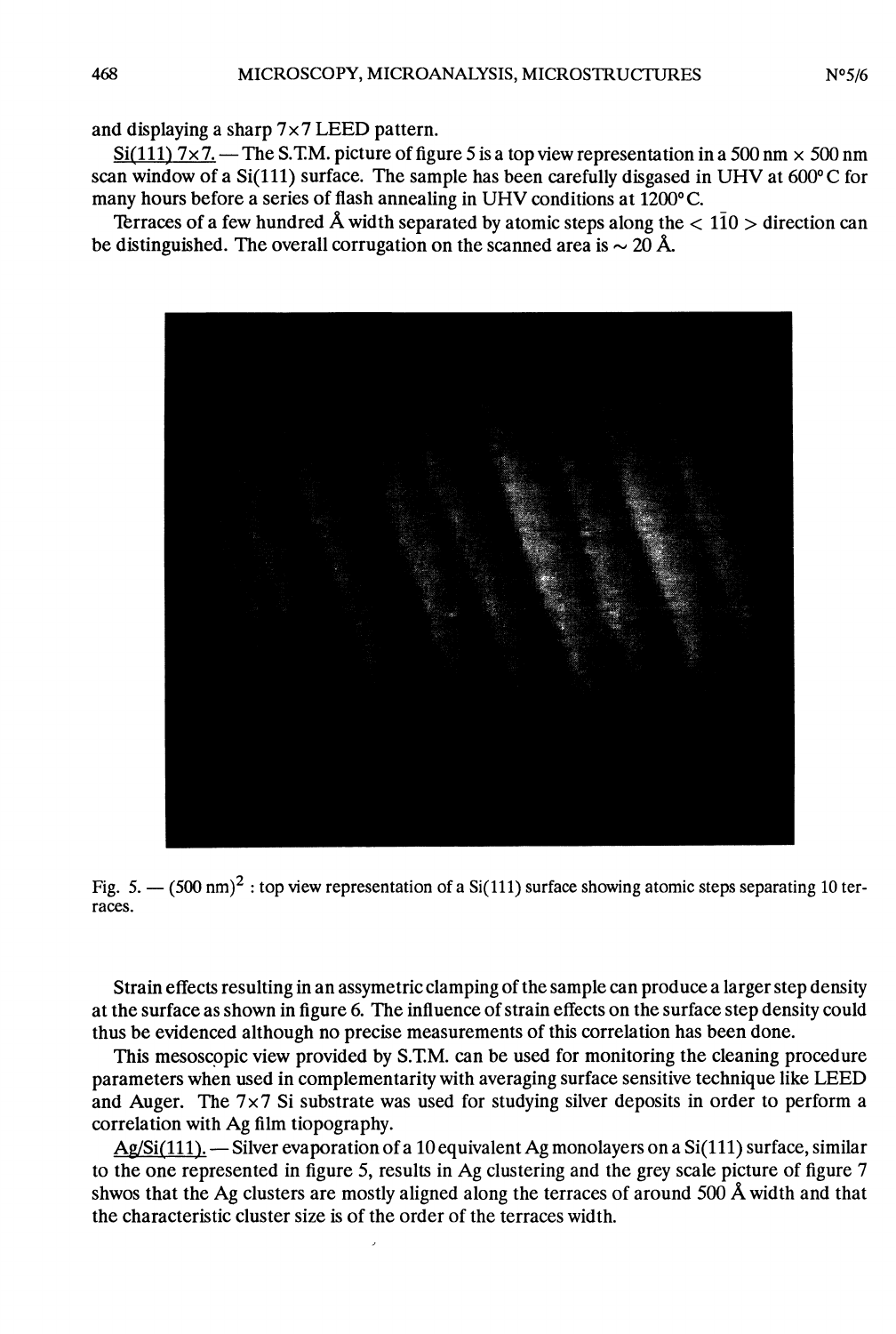

Fig. 6. - Effect of extra strain showing an increase of the number of steps on the same scan window, in a 3D representation of scan lines.

On a similar system at higher coverages we have studied local photon emission, as it has been proposed by Gimzewski [2] using the S.TM. tip for local (subnanometric) injection of hot electrons. Thermalization, processes could occur radiatively and local photon can be detected. These radiative processes can be enhanced by surface roughness. It is thus important to correlate the surface morphology (clusters size...) provided by S.TM. images at different voltages with spectroscopic photon maps. Preliminary results, not detailed here, are quite satisfactory since we could correlate the S.T.M. topography of the Ag clusters ( $\sim$  100 Å) with the photon emission map which is strongly correlated with the Ag clusters position. The maximum intensity of light emission occurs around 3 eV. The resolution obtained for the photon map is  $<$  100 Å.

## 3. Conclusion.

We have presented a few S.TM. studies of clean or absorbate covered Si surfaces in UHV conditions. Apart from the atomic resolution which is necessary to propose structural models of ordered phases, we have shown that S.TM. can also be used to get a mesoscopic view of the surface. Finally, we have discussed a recent development of S.TM. for highly resolved photon emission mapping of Ag clusters on Si.